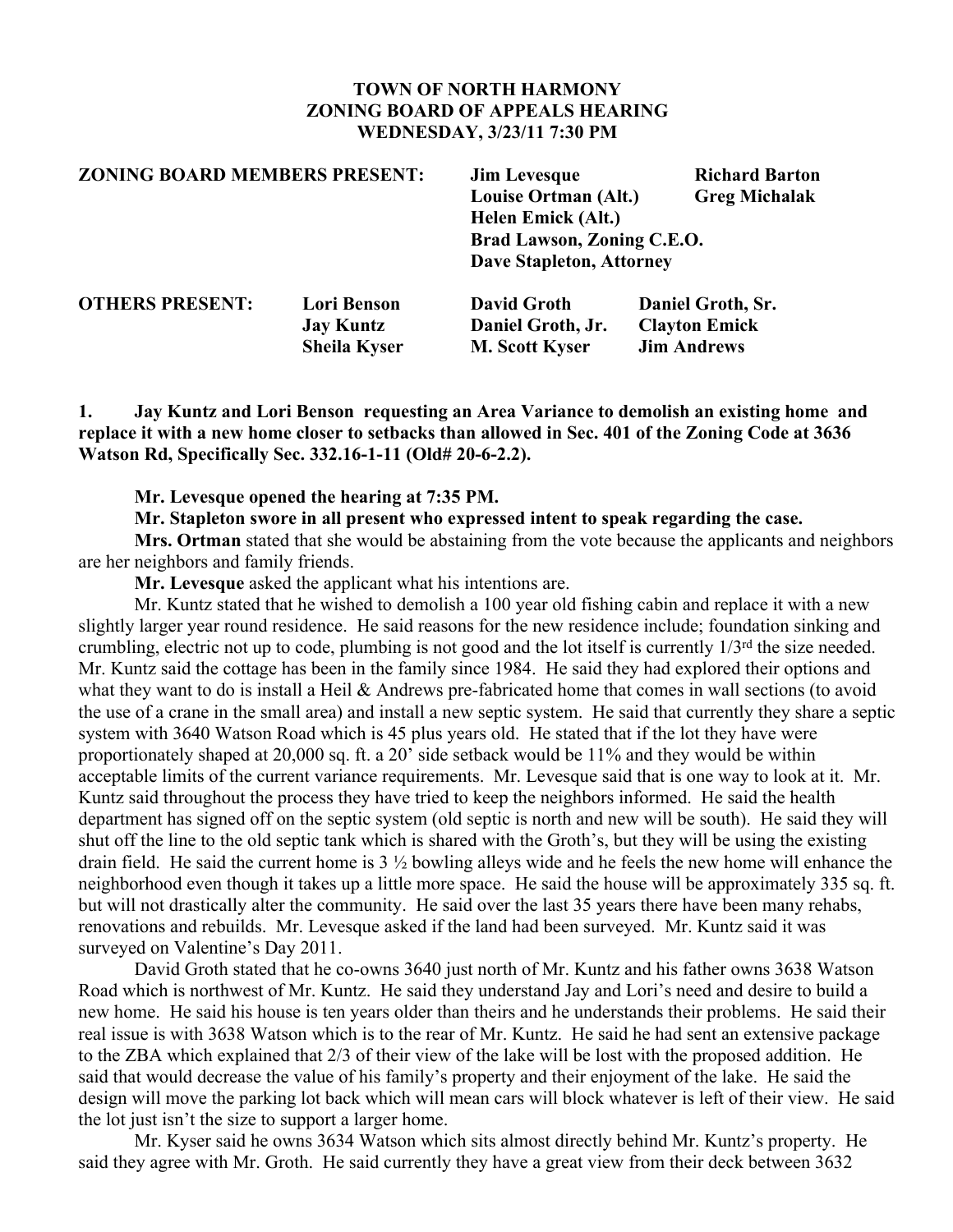# **ZBA 3/23/11 (Pg. 2)**

Watson to the lake. He said they purchased the home from Ron Ecklund in 2006 and share a ROW with Jay and Lori. He said there is about 30' between 3632 and 3636 and if 8' is taken from that it will seriously impede their view from their deck to the lake. He said they have no issue with the remodel, but with the infringement on their view and its effect on the resale value of their property.

Mr. Kuntz said he understood that the Kyser's are selling their property to the Eckert's. He said he had kept the Eckert's informed of his general plans. Mr. Kyser said they had sold the home under a land contract to the Eckert's, but their name is still on the title. Mr. Levesque asked Mrs. Thomas if the notice of hearing had been sent to the Eckert's. Mrs. Thomas said her records indicate that the notice was sent to the Kyser's. Mr. Kuntz said they have the only ROW which is known as Cherry Way which provides access from Watson Road to the lake. He said if they are granted their variance they will only be covering 17% of their lot. He said the Groth front cottage is about the same but the back cottages belonging to Kyser's and Groth are roughly at 22% lot coverage. He said their plans are under the size of what exists in the two cottages in question. Mr. Levesque asked Mr. Kuntz when he is in his home which way does he look; to the lake or behind? Mr. Andrews, contractor said the tentative design of the home is a Cape style home that will fit there. Mr. Levesque asked Mr. Andrews if he had reviewed the zoning law prior to designing the home. Mr. Andrews said yes. He said this was the size and design the owners wanted. Mr. Levesque asked if the same footprint but longer had been considered.

Mrs. Emick asked if the health department had been provided the same information as the ZBA when they had submitted their septic plan. Mr. Andrews said yes. Mr. Kuntz said they did not have a copy of the site plan; they had a copy of the lot proposed dimensions of what was being built and the health department had been on site to review the plans. Mrs. Emick asked what type of system they would use. Mr. Kuntz said an aeration system. Mrs. Emick asked the location of the water well that serves the area and about any potential impacts. Mr. Kuntz pointed it out on picture 5 of the site plan. He said there should not be any impact on the well. Mr. Stapleton asked if the water had been discussed with the health department. Mr. Kuntz said the health department had reviewed the well and had put no stipulations on the project use of the well.

#### *The board spent time in review of photos provided by Mr. Kuntz.*

Mr. Kuntz said photo #2 shows that there is roughly a 36' opening between their property and the Stroke's to the south that would be reduced by 28% and there would be a 26' buffer space between the two properties. Mr. Levesque clarified that the proposed addition will extend an additional 10'to the south. Mr. Kuntz said with the narrow 16' width of the existing house there was no way they could get a first floor bedroom which they feel is critical as they head toward retirement. He said if you stretch it back, you would have to walk through every living space to get to the next one. Mr. Levesque asked why the entire 10' addition was shifted to the one side and asked Mr. Kuntz if he had considered splitting the addition to 5' on the north side and 5' on the south side. Mr. Groth said although the site plan shows the septic tank at 15' from the Kuntz home there is actually only about 8' to the edge of the shared septic tank because the tank itself is about 7' wide.

Mr. Lawson said the Planning Board (PB) has been diligently working the past years on the recently adopted Comprehensive Plan of the town. He said in that plan there are situations which call for the PB or other boards to look at view sheds and Area Variance percentages, especially along the lake. He said the PB would have some insight on this project.

Mr. Groth said he also has concerns that full time use by Mr. Kuntz might impact the water and that ingress and egress by the contractor on the public ROW could damage the water/storm sewer lines. Mr. Levesque asked how the home would be brought onto the property. Mr. Andrews said by truck and it can be brought in using smaller loads to prevent any damage. He said smaller trucks would need to be used because there is limited access. Mr. Levesque asked how the demolition would be done. Mr. Kuntz said they would